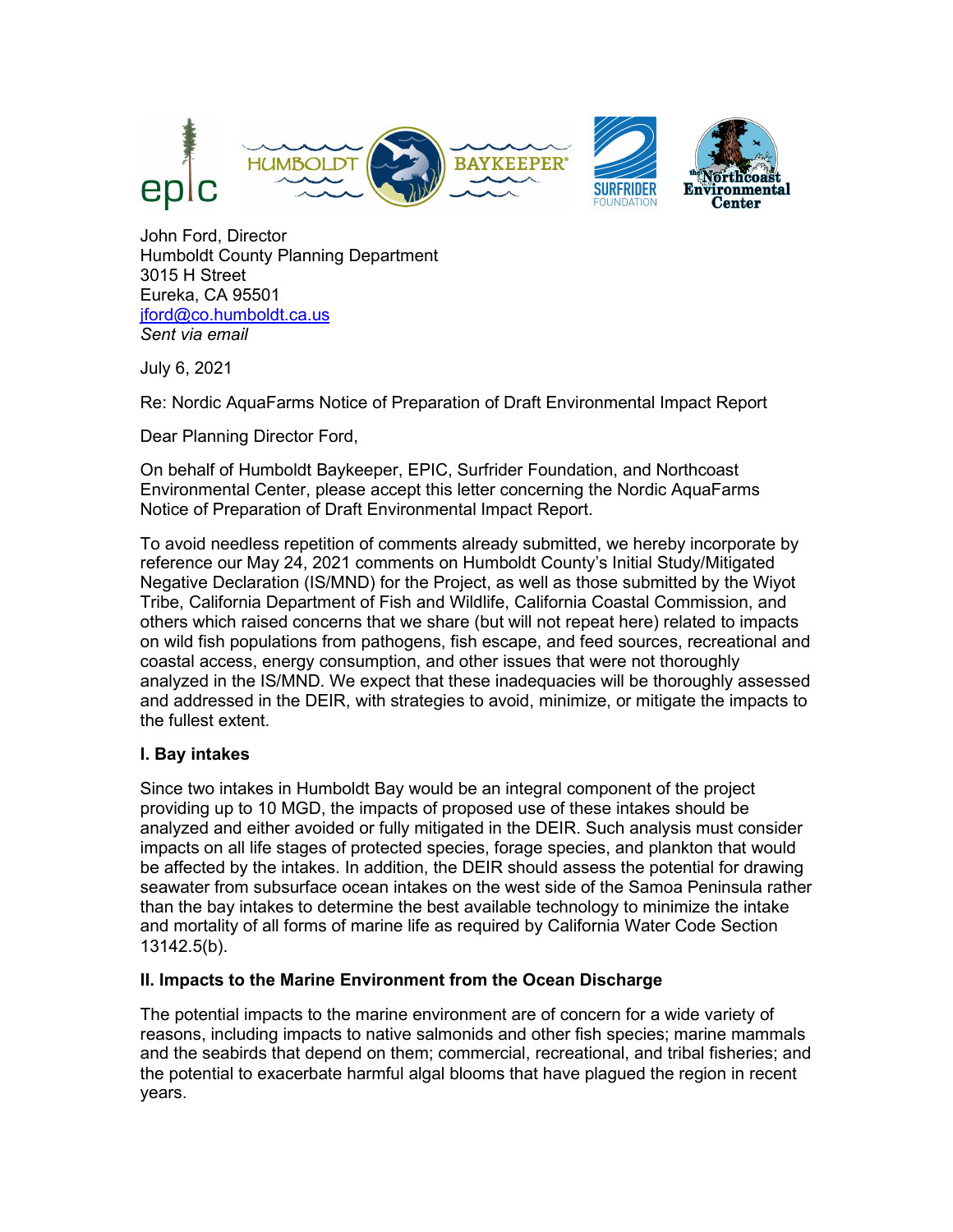II.a. Additional Modeling: To ensure that such impacts are fully analyzed and thoroughly understood, additional modeling should be conducted using the best available scientific information.

Existing nutrient data from closer to the discharge point than was used in the Numeric Modeling Study for the proposed project<sup>1</sup> should be obtained and used to further examine potential impacts of nutrients expected to be discharged in the project's effluent. According to the Central and Northern California Ocean Observation System's webpage<sup>2</sup> on Humboldt Bay, HSU and NOAA's Southwest Fisheries Science Center have collaborated since 2006 to conduct monthly hydrographic and biological surveys along the Trinidad Head Line (THL). These surveys provide the only year-round, highfrequency ship-based ocean observations in the highly dynamic, strongly forced transitional zone between Cape Blanco and Cape Mendocino. As part of a collaborative study of ocean acidification funded by the Ocean Protection Council, Dr. Jeffrey Abell (HSU) conducted additional sampling to quantify carbonate chemical parameters and oxygen concentrations along the THL, successfully documenting seasonal and interannual variability in pH, dissolved oxygen (DO), and other carbonate-system parameters along the THL. According to Dr. Abell's webpage, $3$  one of his current research projects is Pacific Coast Ocean Observing System: *Monitoring nutrient concentration in coastal water along the Northern California shelf*.

These data are critical for assessing the potential impacts of nutrients discharged into the nearshore marine environment. Since they collect these data monthly, they may be willing and able (with funding) to add a sample site or two closer to the discharge point to begin collecting data on the baseline conditions as suggested by NMFS, as well as conducting ongoing monitoring that Nordic has agreed to do to ensure early detection of impacts.

### II.b. Baseline and Ongoing Monitoring Near the Outfall

 

Collecting data on current (baseline) conditions near the discharge point is critical and should include levels of phytoplankton in various seasons. Ongoing monitoring should include early detection of toxic algae such as *Alexandrium*, the dinoflagellate that produces PSP toxins, and *Pseudo-nitzschia*, the diatom that produces domoic acid, which caused devastating impacts to the marine ecosystem in 2014-15, including the Dungeness crab fishery, marine mammals, and seabirds from Alaska to Southern California.

The California Harmful Algal Risk Mapping (C-HARM)<sup>4</sup> monitors ocean waters across the state for early detection of toxic algae; it may be a source of baseline conditions in

<sup>1</sup> Samoa Peninsula Land-based Aquaculture Project Numerical Modelling Report, Rev. 1. Feb. 2021. Humboldt County Initial Study/Mitigated Negative Declaration**,** Appendix E. Accessed at https://humboldtgov.org/DocumentCenter/View/95070/Appendix-E---Numeric-Modelling-Report-Dilution-Study-PDF

<sup>&</sup>lt;sup>2</sup> Central and Northern California Ocean Observation System: Humboldt Bay. https://www.cencoos.org/data-by-location/humboldt-bay/

<sup>3</sup> Dr. Jeff Abell. Professor of Oceanography, Humboldt State University. Arcata, CA. https://oceanography.humboldt.edu/people/jeffrey-abell

<sup>4</sup> Anderson, C. R. et al. 2016. *Initial skill assessment of the California Harmful Algae Risk Mapping (C-HARM) system*. Harmful Algae 59: 1-16. Accessed at https://www.sciencedirect.com/science/article/abs/pii/S1568988315301037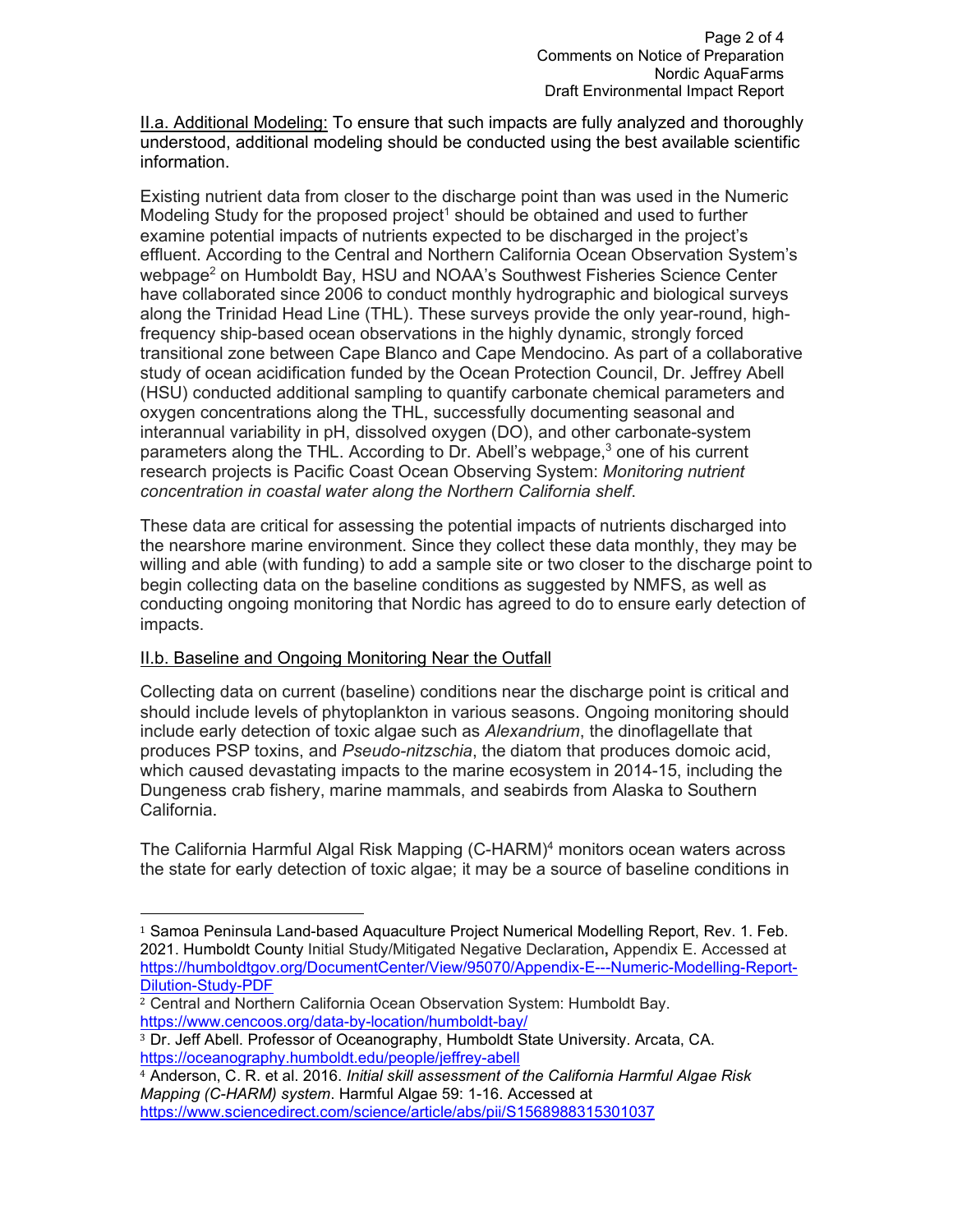the local nearshore environment and can provide information on the types monitoring that should be conducted to ensure early detection of toxic algae. Monitoring alone will not mitigate the impacts of a toxic algae bloom, but can help identify the problem before its impacts become widespread.

#### II.c. Adaptive Management Plan

An adaptive management plan should be adopted that sets thresholds that would trigger action to avert a toxic algae bloom once it is detected. The adoption of appropriate thresholds and implementation plan for adaptive management should include experts in detecting and managing Harmful Algal Blooms, as well as scientific experts from trustee agencies focused on protecting marine resources, including the California Coastal Commission, California Dept. of Fish & Wildlife's Marine Region, and National Marine Fisheries Service.

We suggest that the following language be adopted to implement the Science Advisory Panel:

Impacts to the ocean environment from nutrient pollution are anticipated to be below a level of significance based on modeling performed by the project proponent. If actual pollution released is above anticipated or permitted amounts or if the pollution may be a causal factor in a significant algal bloom, a Science Advisory Panel will meet to discuss the discharge and whether additional measures should be implemented to avoid significant impacts.

The Science Advisory Panel shall consist of four voting members and one non-voting member: (1) CDFW scientist with expertise in ocean ecosystems; (2) NOAA scientist with expertise in ocean ecosystems; (3) Coastal Commission scientist with expertise in ocean ecosystems; and 4) an employee of the Humboldt County Planning Department or a designated representative of the Planning Department. Nordic Aquafarms shall send a representative to the Science Advisory Panel, although this person may not vote. The Panel should strive to produce consensus decisions, although any recommendation made by a majority of its members shall be considered a binding condition on the project.

The Panel must be convened if actual discharges exceed permitted discharges or in the event of a significant algal bloom, as determined by at least one member of the Panel.

### **III. Hazardous Waste Removal and Disposal**

 

The DEIR should include more detail on demolition, removal, and disposal of hazardous materials than was included in the IS/MND. The structures slated for demolition include the former pulp mill smokestack, boiler buildings, five brick silos, and others. These are large structures containing a variety of contaminants that should be described in detail, along with procedures for avoiding, minimizing, or mitigating impacts to air and water quality during demolition, removal, and disposal.